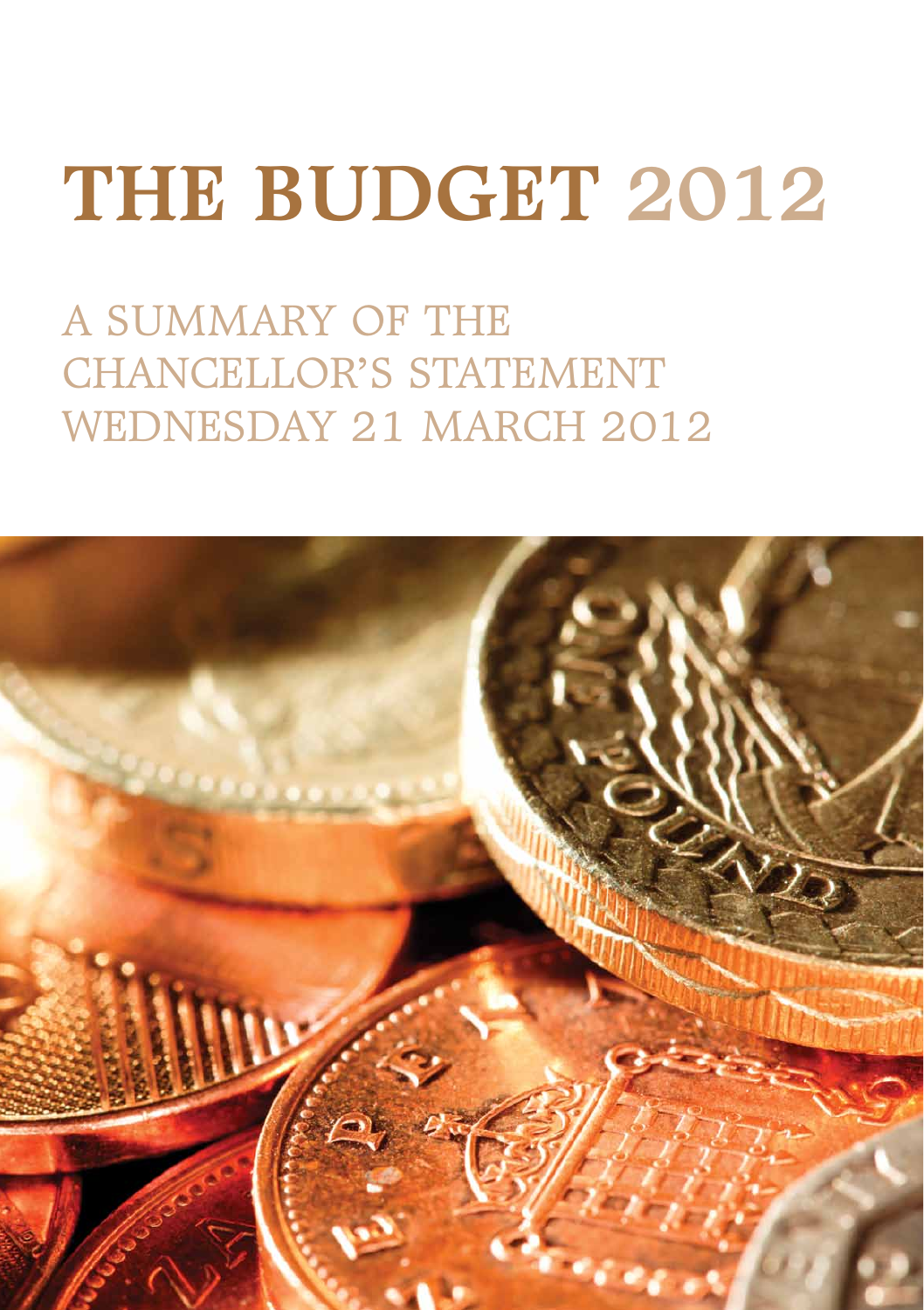George Osborne presented his third Budget on Wednesday 21 March 2012.

The Chancellor started by reaffirming the need for stability in the UK economy and finished in Churchillian style with phrases such as:

*'No people will strive as the British will strive.' 'No country will adapt as the British will adapt.' 'This country borrowed its way into trouble. Now we're going to earn our way out.'*

Towards the end of last year the Government issued the majority of the clauses, in draft, of Finance Bill 2012 together with updates on consultations. The publication of the draft Finance Bill clauses is part of the Government's improvements in the way tax policy is developed, communicated and legislated. The Budget updates some of these previous announcements and also proposes further measures. Some of these changes apply from April 2012 and some take effect at a later date, so the timing needs to be carefully considered.

Our summary focuses on the issues likely to affect you, your family and your business. To help you decipher what was said we have included our own comments.

If you have any questions please do not hesitate to contact us for advice.

## **Contents**

|                          | Page      |
|--------------------------|-----------|
| Personal tax             | $2 - 4$   |
| Business tax             | $5 - 9$   |
| <b>Employment issues</b> | $10 - 11$ |
| Capital taxes            | $12 - 13$ |
| Other matters            | 14        |
| Rates and allowances     | $15 - 16$ |

#### **Main Budget proposals**

- A further increase in the personal allowance but with a reduction in the basic rate band from April 2013.
- An additional 1% cut in the main rate of corporation tax to 24% from April 2012.
- A reduction in the additional rate of income tax from 50% to 45% from April 2013.
- Details of how Child Benefit will be taxed on those with income in excess of £50,000.
- Proposals for tax simplification for smaller businesses.
- Consultation on the introduction of a general anti-abuse rule.
- Increased Stamp Duty Land Tax on high value residential properties.

#### **Previous announcements**

Some of the changes detailed in this summary have been the subject of earlier announcements. Here is a reminder of some of the more important ones:

- The introduction of a Statutory Residence Test
- Changes for non-domiciled individuals
- Reduced rates of inheritance tax for charitable individuals
- Introduction of the Seed Enterprise Investment Scheme
- Reduction of the Annual Investment Allowance from April 2012
- Changes to the relief available for Research and Development expenditure.

**BUDGET SUMMARY 2012**<br> **BUDGET SUMMARY 2012** The Budget proposals may be subject to amendment in a Finance Act. You should contact us before taking any action as a result of the contents of this summary.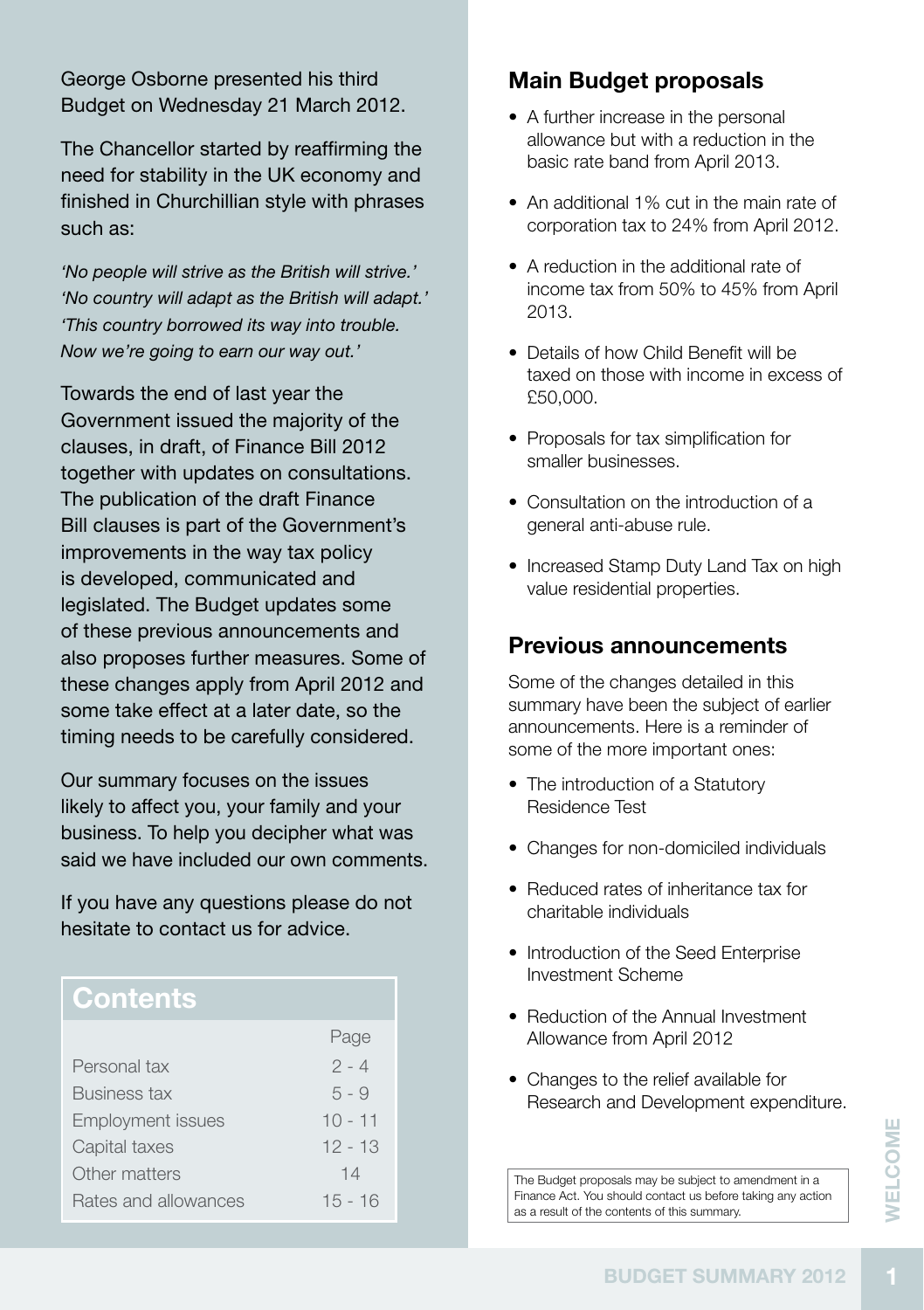# **Personal tax**

#### **The personal allowance for 2012/13**

For those aged under 65 the personal allowance will be increased by £630 to £8,105. This increase is greater than the minimum required and is part of the plan of the Coalition Government to ultimately raise the allowance to £10,000.

The personal allowance is reduced by £1 for every £2 of adjusted net income over £100,000. So for 2012/13, the allowance ceases at adjusted net income in excess of £116,210.

## **Comment**

Planning should be considered where adjusted net income is expected to exceed £100,000. This figure is calculated after giving a deduction against income for pension contributions and Gift Aid payments. Consider whether these could be made to protect some or all of the personal allowance.

## **Tax band and rates 2012/13**

The basic rate of tax is currently 20%. The band of income taxable at this rate is being reduced to £34,370 so that the threshold at which the 40% higher rate of tax applies will remain at £42,475.

The 50% additional rate of tax currently applies where taxable income exceeds £150,000.

**22 band, 32.5% where it falls within band, 32.5% where liable at the tax and 42.5% where liable to the rate of tax.<br>
<b>2 BUDGET SUMMARY 2012** If dividend income is part of total income this is taxed at 10% where it falls within the basic rate band, 32.5% where liable at the higher rate of tax and 42.5% where liable to the additional rate of tax.

#### **Changes for 2013/14**

The personal allowance is to increase to £9,205. The band of income taxable at this rate is being reduced to £32,245 so that the threshold at which the 40% band applies will reduce to £41,450.

For 2013/14 the 20% basic rate and 40% higher tax rates remain unchanged. However the 50% additional rate tax will be reduced to 45%. A rate of 37.5% will be payable on dividends liable to the additional rate of tax.

Similar changes will be made to the rates which apply to trusts.

## **Comment**

There had been widespread speculation that the 50% top rate of tax would be abolished.

## **Age allowances**

From 2013/14 the higher age related personal allowances will not be increased and their availability will be restricted to people born on or before:

- 5 April 1948 for the £10,500 allowance
- 5 April 1938 for the £10,660 allowance.

## **Child Benefit**

Legislation will be introduced to impose a new charge on a taxpayer who has adjusted net income over £50,000 in a tax year where either they or their partner are in receipt of Child Benefit for the year. Where both partners have adjusted net income in excess of £50,000 the charge will apply to the partner with the higher income.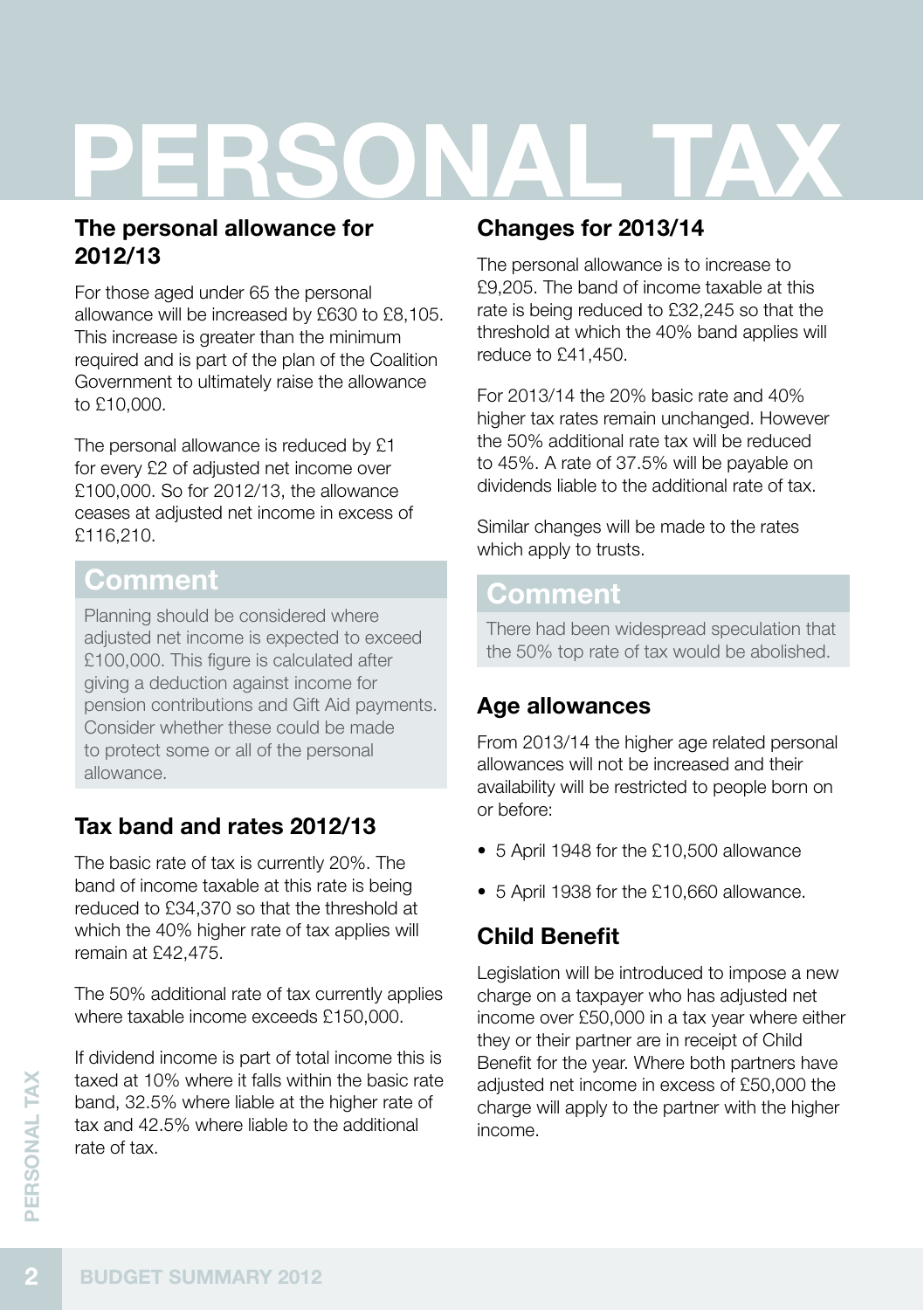The income tax charge will apply at a rate of 1% of the full Child Benefit award for each £100 of income between £50,000 and £60,000. The charge on taxpayers with income above £60,000 will be equal to the amount of Child Benefit paid.

Child Benefit claimants will be able to decide not to receive Child Benefit if they or their partner do not wish to pay the new charge.

This charge will have effect from 7 January 2013 and for 2012/13 will apply to the Child Benefit paid from that date to the end of the tax year. The income taken into account will be the full income for 2012/13.

#### **Comment**

The removal of Child Benefit from households containing a higher rate taxpayer had been announced previously. However the detail of the way in which the restriction would apply had been subject to speculation. The following example shows how the charge will be calculated.

## **Example**

The Child Benefit for two children amounts to £1,752.

The taxpayer's adjusted net income is £54,000.

The income tax charge will be £700.80.

This is calculated as £17.52 for every £100 above £50,000.

For a taxpayer with adjusted net income of £60,000 or above the income tax charge will equal the Child Benefit.

## **Cap on unlimited tax reliefs**

Legislation will be introduced to apply a cap on income tax reliefs claimed by individuals from 6 April 2013. The cap will only apply to reliefs which are currently unlimited. For anyone seeking to claim more than £50,000 in reliefs, a cap will be set at 25% of income (or £50,000 if greater).

#### **Statutory Residence Test**

The Government is proposing to introduce a Statutory Residence Test (SRT) which will come into effect in April 2013. Detailed proposals have already been the subject of consultation and further consultation will take place before the rules are finalised. It is likely that a series of tests will be introduced which will enable an individual to arrive at a definitive answer to the question 'Am I resident in the  $IIK?$ 

## **Comment**

There is currently no definition of 'residence' in UK tax law and yet the liability to income tax and capital gains tax (CGT) rests on knowing an individual's UK residence status for a tax year. Currently the determination of residence is based on old case law and, as a recent Supreme Court decision has shown, it can lead to significant uncertainty and large tax liabilities.

#### **Ordinary Residence**

The Government is also proposing to remove the concept of 'ordinary residence' for tax purposes from 6 April 2013. Certain employees who work abroad may be treated as not ordinarily resident. As such they are liable to UK tax only on employment income derived from time in the UK. Someone with duties which are carried out both inside and outside the UK is entitled to deduct a proportion of their earnings which relate to time spent outside the UK. This is referred to as 'overseas workday relief' but currently has no statutory basis. This relief will be brought into legislation.

## **Comment**

**BUDGET SUMMARY 2012**<br>BUDGET SUMMARY 2012 The new SRT will make the concept of ordinary residence effectively redundant. The main tax areas likely to be affected by the change will be CGT and the remittance basis.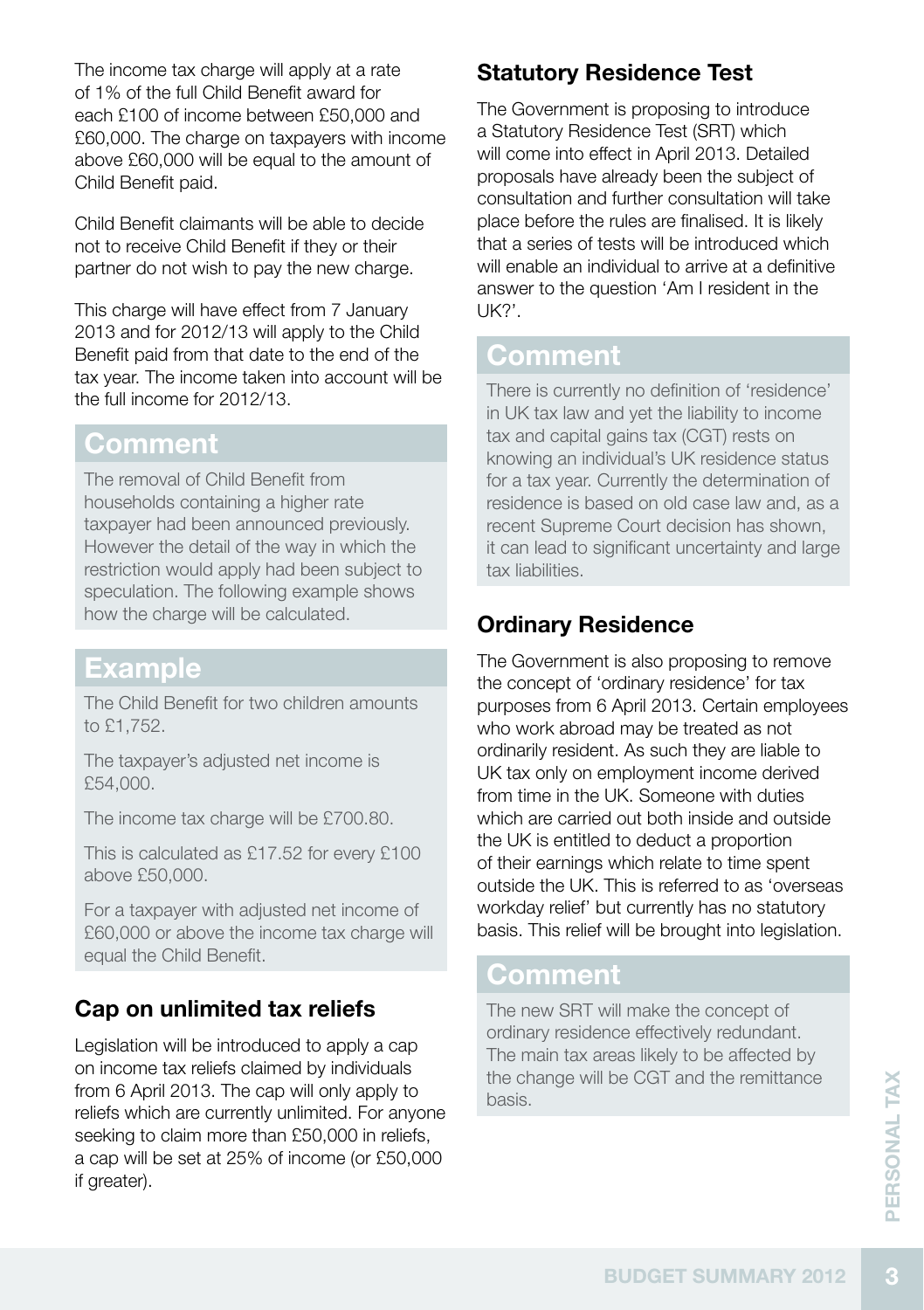#### **Changes for non-domiciled individuals**

Individuals who are not domiciled in the UK or who are not ordinarily resident may be able to benefit from the remittance basis of taxation in respect of overseas income and gains. Two significant changes are made to these rules from 6 April 2012:

- the remittance basis charge (currently £30,000 for those resident for seven out of the nine preceding years) will be increased to £50,000 where an individual has been resident in the UK for 12 out of the preceding 14 tax years
- if an individual remits funds to invest directly or indirectly in a UK trading company then that remittance will be tax free if the remittance basis is claimed (although the remittance basis charge will still be payable). The investment must be in a company but can be in the form of shares or loans. Certain activities will not constitute trading, for example, letting residential property. When the investment is realised, it will be necessary for the individual to either reinvest the funds in another qualifying venture or remove the funds from the UK. The reinvestment or removal of the funds needs to be within 45 days of the date on which funds are received.

Some administrative changes in the remittance basis rules will also be introduced.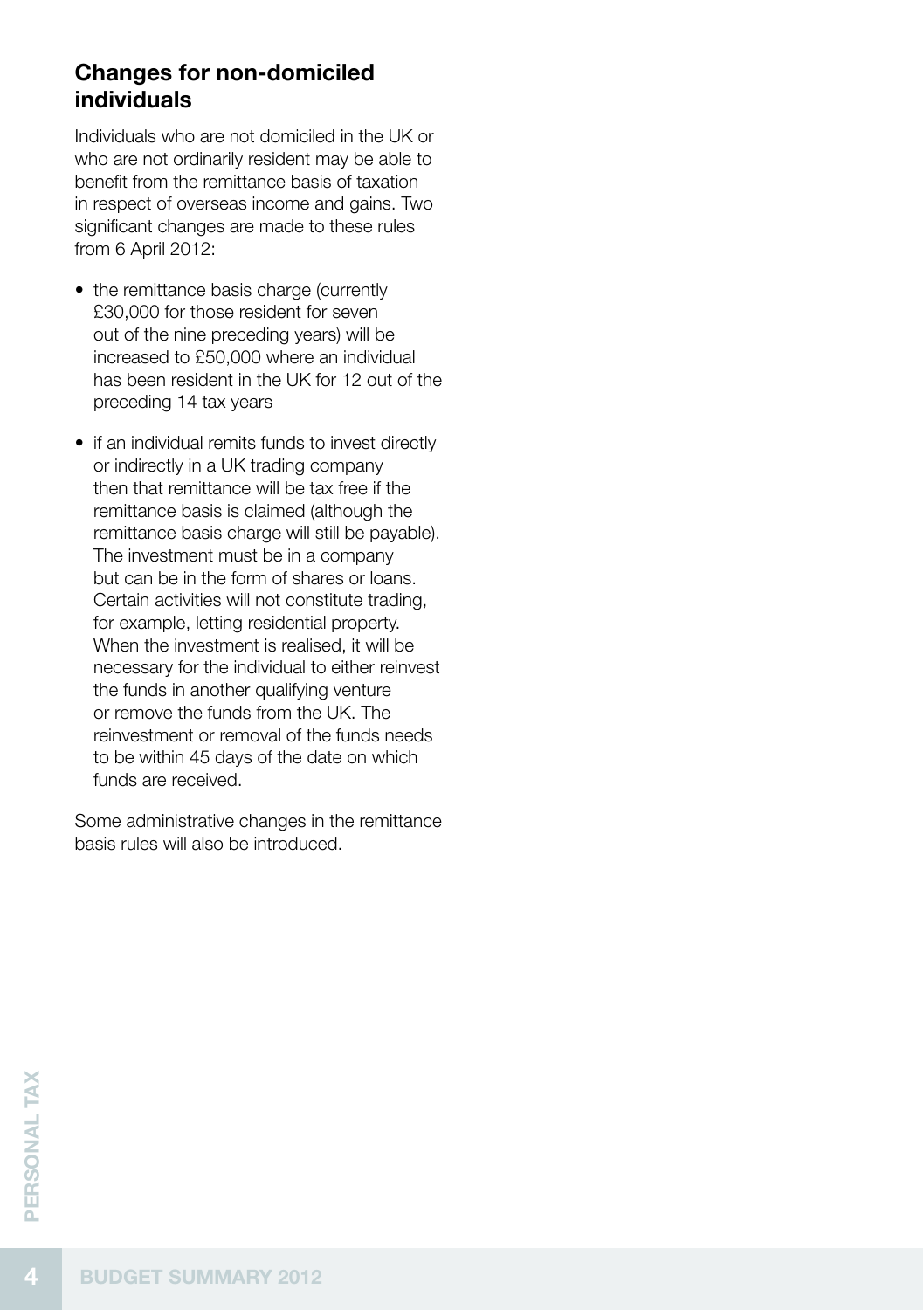# **business Tax**

#### **Corporation tax rates**

A further reduction in the main rate of corporation tax has been announced. The planned 1% decrease announced to take effect from 1 April 2012 is now to be a 2% decrease with the rate moving from 26% to 24%. Further 1% reductions to 23% and 22% are to take place from 1 April 2013 and 1 April 2014 respectively. The small company rate will remain at 20%.

#### **Enterprise Investment Scheme (EIS)**

Changes announced in 2011 are due to come into effect on 6 April 2012. These are:

- the maximum amount that an individual can invest in total in a tax year rises from £500,000 to £1m
- the size of a company that can benefit from EIS (subject to meeting all the qualifications) is increased to £15m gross assets and fewer than 250 employees.

Other changes announced include:

- the maximum annual amount that can be invested in an individual company under either EIS or the Venture Capital Trust is to be increased from the current £2 million limit to £5 million
- to receive EIS relief the individual cannot be 'connected' to the company. The rules are to be relaxed by removing limits on loan capital that is provided by an EIS investor to the company.

## **Comment**

The income tax relief given to an EIS investor is 30% of their investment. The new SEIS relief below will give an increased rate of tax relief but with a significant reduction in the maximum amount of the total annual investments that will qualify.

#### **Seed Enterprise Investment Scheme (SEIS)**

This is a new relief to start from 6 April 2012. The tax breaks for the investor are:

- income tax relief at 50% in respect of qualifying SEIS shares up to an annual maximum investment (in all SEIS companies) of £100,000
- a capital gains tax (CGT) exemption where SEIS shares are sold more than three years after they are issued (as for EIS)
- a further CGT exemption where an individual makes a capital gain in 2012/13 and reinvests the proceeds in qualifying SEIS shares before 6 April 2013.

The investor can be a director of the company (if the investor is not a director, they cannot be a current employee but can previously have been an employee).

However, like EIS, the investor must not be connected to the company (broadly, this means they must not directly or indirectly control more than 30% of the share capital).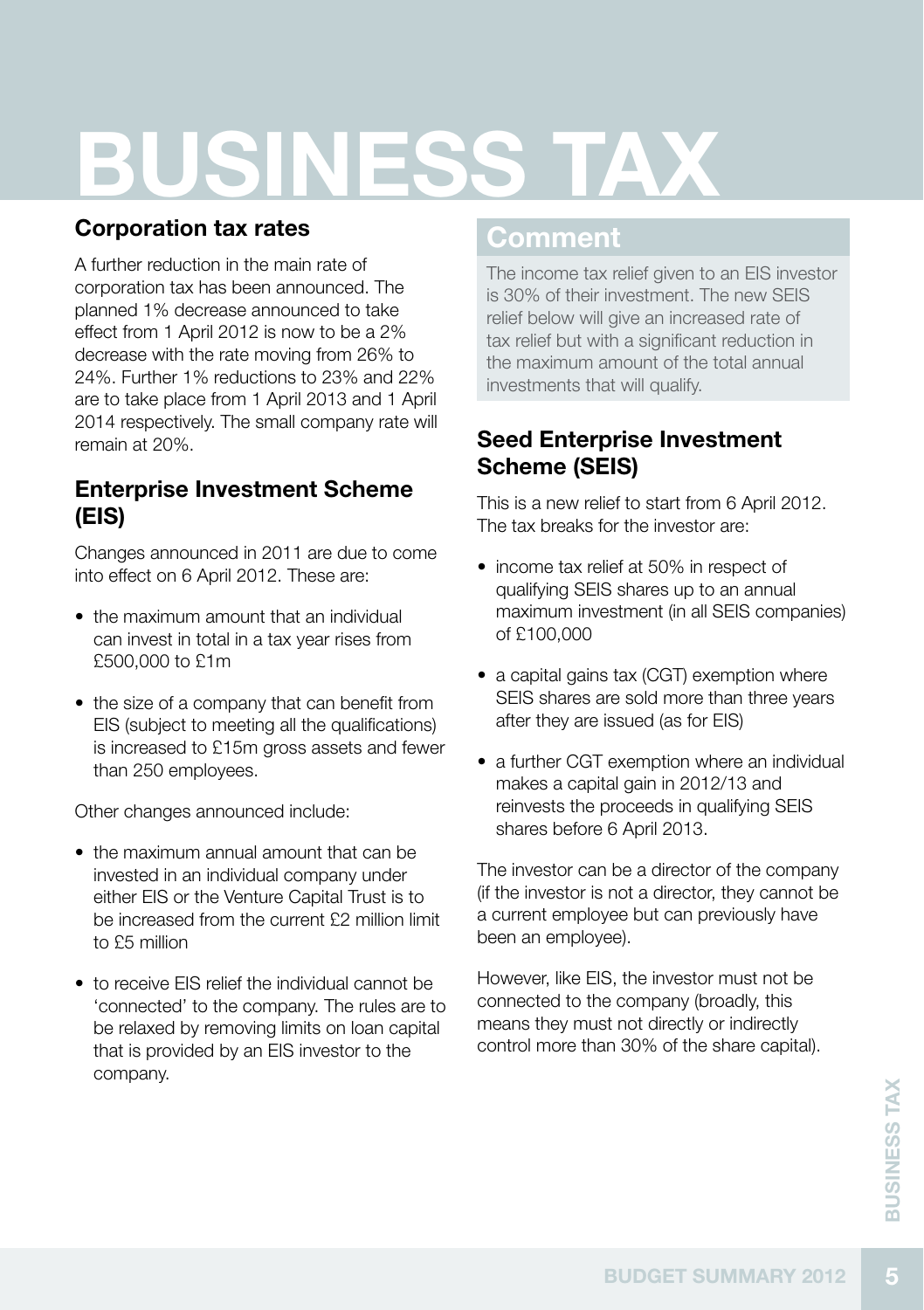There are significant restrictions on the company including:

- the maximum amount which can be raised by a company through SEIS is £150,000 and this is an overall total not an annual limit
- the gross assets of the company must not exceed £200,000 immediately before the shares are issued
- the issuing company must have less than the equivalent of 25 full time employees immediately before the shares are issued
- the company must exist to carry on a new qualifying trade.

The original proposals also specified that the company must have been incorporated within two years of the date on which the qualifying shares are issued. Following consultation, one key change is that a company will be eligible by reference to the age of any trade rather than to the age of the company. A company with subsidiaries can also now qualify.

In addition, there are copious anti-avoidance rules which are largely drawn from the EIS regime.

## **Comment**

The aim of the relief is to encourage business angels to invest in small enterprises and obtain a tax refund of half their investment. It remains to be seen whether the mountain of restrictions on the company will inhibit the use of the regime.

#### **Annual Investment Allowance (AIA)**

The AIA is a capital allowance available for many businesses on most purchases of plant and machinery, long-life assets and integral features. Relief is given on the full cost up to an annual maximum allowance. As previously announced, the allowance is to be reduced to £25,000 from £100,000 with effect from 1 April 2012 for companies and 6 April 2012 for unincorporated businesses.

Where a business has an accounting period that straddles the date of change the allowances have to be apportioned on a time basis. For example a company with an accounting period ending on 30 September 2012 will have an allowance of £62,500 (£100,000 x ½ + £25,000 x ½). However it should be noted that for expenditure incurred after the 1/6 April, the maximum allowance that can be attributed to that expenditure is a fraction of £25,000. The fraction will be the amount of the £25,000 that is included in the calculation of the overall AIA for the accounting period.

#### **Comment**

Planning the timing of purchases of significant items of plant becomes very important to ensure that the maximum available AIA can be secured.

Suppose the company with the 30 September year end wishes to buy new plant costing £35,000. If they had bought it in February 2012 they will be able to claim an AIA on the full £35,000 but if they buy it in June 2012 they will only be able to claim an AIA of £12,500 (£25,000  $\times$   $6/12$ ). They would actually then be better off if they waited until October when they will have a full £25,000 available.

#### **Writing Down Allowances (WDA)**

As previously announced, WDA rates reduce from 1/6 April. The main rate of 20% will be reduced to 18% and the lower rate of 10% which applies to integral features and long-life assets will reduce to 8%. It will be necessary to calculate hybrid rates where the accounting period straddles 1/6 April which will give a rate between 20% and 18% (or between 10% and 8%) for that period.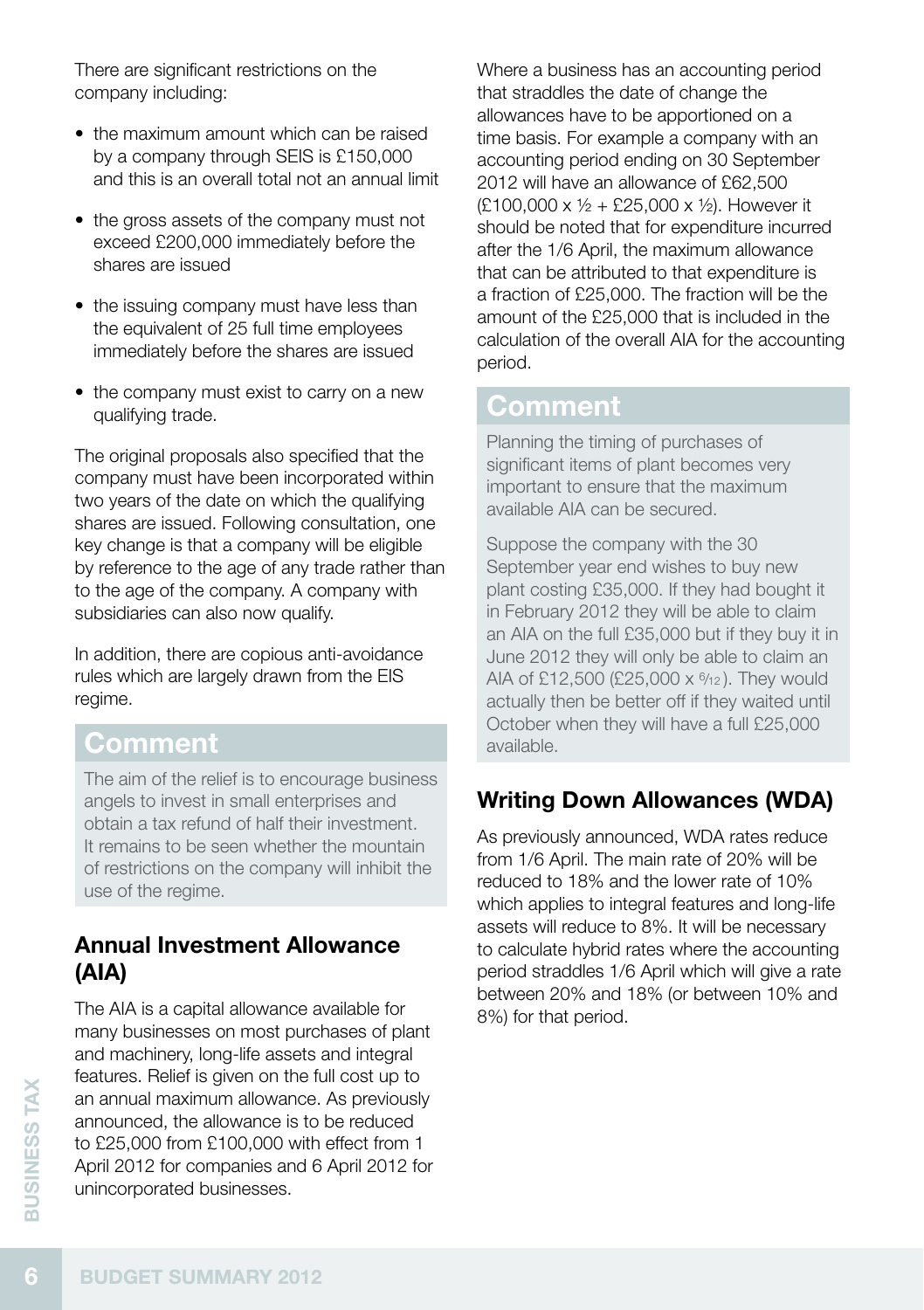#### **Capital allowances on cars**

The 100% first year allowance (FYA) available on new low emission cars purchased (not leased) by a business is revised and extended with effect from 1 April 2013. The current rule is that a 100% FYA is generally available where a car's emissions do not exceed 110 grams per kilometre (gm/km) until 31 March 2013. The availability of a 100% FYA is to continue for a further two years for purchases from 1 April 2013 but only where emissions do not exceed 95gm/km.

Cars with emissions between 111-160gm/ km inclusive currently qualify for main rate WDA (18% from April 2012).The threshold is to be revised down to 130gm/km for additions from 1 April 2013 for businesses within the charge to corporation tax and 6 April 2013 for businesses in the charge to income tax.

#### **Capital allowances in Enterprise Zones**

Over the past year the Government has designated a number of very specific areas as Enterprise Zones. Businesses in these areas enjoy certain reliefs, for example, a relief from business rates. From 1 April 2012, 100% capital allowances will be available for parts of some of the Enterprise Zones known as 'designated assisted areas'. Some of these areas have already been announced and the Chancellor announced further designated sites in his Report.

The relief is only available to companies and is subject to a number of detailed conditions including:

- the plant must be new
- the plant must not represent a replacement of existing plant.

#### **Capital allowances: fixtures**

As announced in Budget 2011, legislation will be introduced in Finance Bill 2012 to make the availability of capital allowances to a purchaser of a fixture subject to certain conditions.

Following consultation, changes have been made to help ensure fair application of the legislation.

#### **Enhanced capital allowances: energy saving technologies**

100% FYAs are given on certain energy saving capital expenditure. The categories of qualifying expenditure will be updated by Treasury Order in summer 2012, subject to State aid approval. The main change will be the inclusion of a new technology category: heat pump driven air curtains.

#### **Tax credits for expenditure on environmentally beneficial plant or machinery**

Legislation will be introduced in Finance Bill 2013 to extend the availability of first year tax credits, for a further five years from 1 April 2013. These credits are available for companies surrendering losses attributable to their expenditure on designated energysaving or environmentally beneficial plant or machinery.

#### **Research and development expenditure (R&D)**

There are currently a number of restrictions which effectively limit the scope of this relief and it is planned to remove these broadly from 1 April 2012. The proposals include:

- removing the rule limiting a company's payable R&D credit to the amount of PAYE and NIC it pays
- removing the £10,000 minimum expenditure condition
- increasing the additional deduction for R&D expenditure by SMEs by a further 25% making the total deduction 225% of actual expenditure.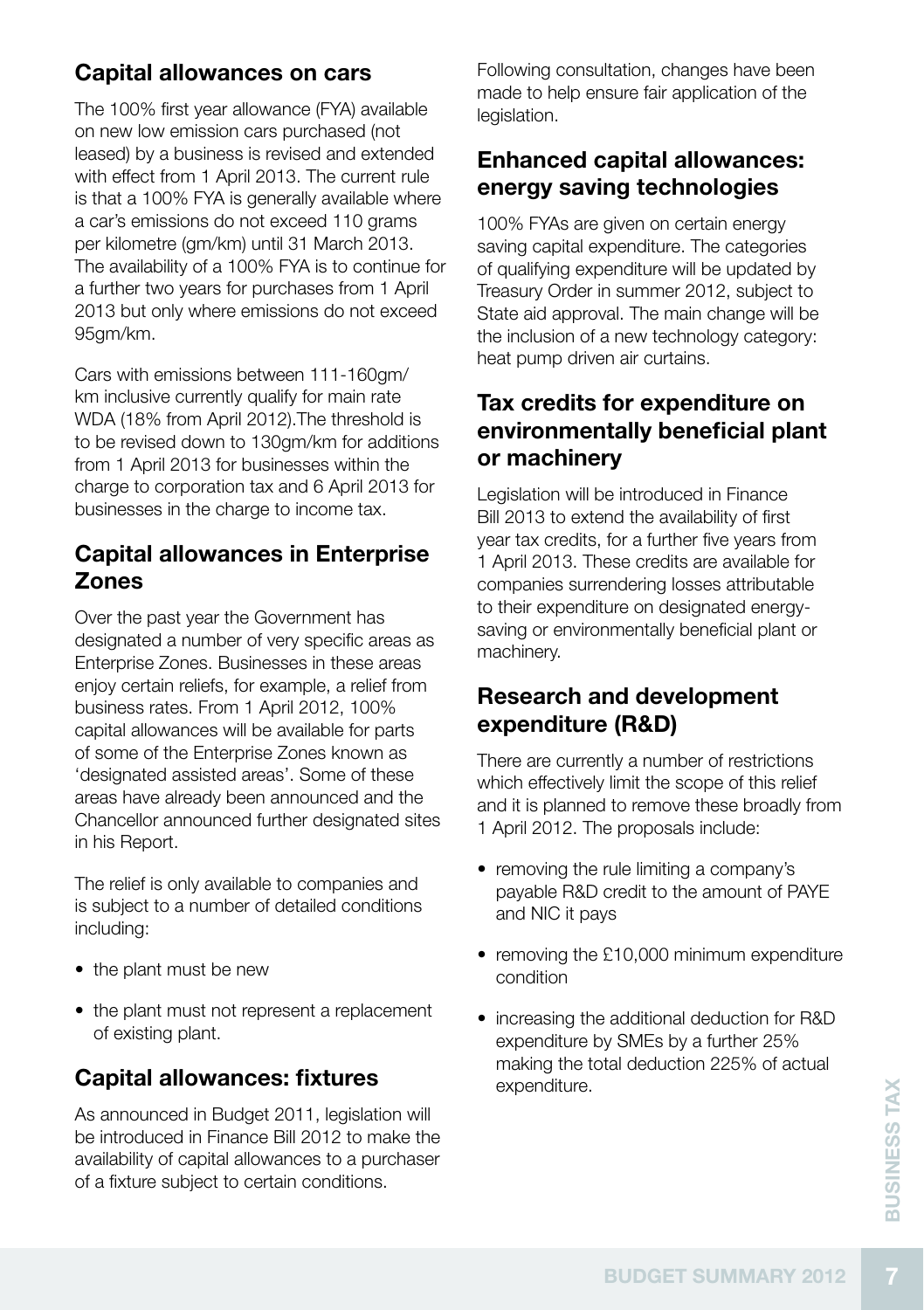It has also been announced that there will be an 'above the line' R&D tax credit to encourage R&D activity with a minimum rate of 9.1% before tax. It is planned for inclusion in Finance Bill 2013 following consultation.

## **Patent Box**

The concept of a Patent Box has been the subject of consultation by HMRC for the past couple of years and legislation is now being brought forward to apply from 1 April 2013.

The essence of the legislation will be to allow companies to elect to have a 10% rate of corporation tax on all profits attributable to qualifying intellectual property (IP). This will cover patents granted by the UK or the European Patent Office. Some other rights will be included by Treasury Order.

The reduced rate applies to a proportion of the profits derived from:

- the licensing or sale of the patent rights, or
- the sale of the patented invention or products which incorporate the patented invention.

Profits derived from routine manufacturing, development or exploitation of brands and marketing intangible assets are excluded.

A company qualifies for the Patent Box if the company satisfies the 'development condition'. This means it has made a significant contribution to:

- the creation or development of the item protected by the patent, or
- a product incorporating this item.

A company which does not own the patent rights but has been given exclusive rights throughout an entire national territory will qualify for the Patent Box as long as it satisfies the 'development condition' in relation to those rights.

The full benefit of the regime will be phased in over the first four financial years following commencement on 1 April 2013. In the first year the proportion of relevant profits to which the 10% rate will apply is 60% and this will then increase annually to 100% from April 2017.

#### **Corporation tax reliefs for the creative sector**

The Government will introduce corporation tax reliefs for the production of culturally British video games, television animation programmes and high end television productions. Consultation will take place over the summer. Legislation will be in Finance Bill 2013 and will take effect from 1 April 2013, subject to State aid approval.

## **Comment**

The Chancellor made the comment in his speech that he wanted to ensure that Wallace and Gromit stay in this country.

#### **Controlled Foreign Companies (CFCs)**

The CFC regime can apply to a UK company which has a subsidiary operating in a country with a low rate of corporation tax. Under the regime a UK company may be charged to corporation tax on relevant profits of the subsidiary. As the rules have been in place for 25 years they needed an overhaul to better fit with more recent developments in both UK and global corporate tax.

The aim of the proposed new regime is to target only those circumstances that result in the artificial diversion of UK profits.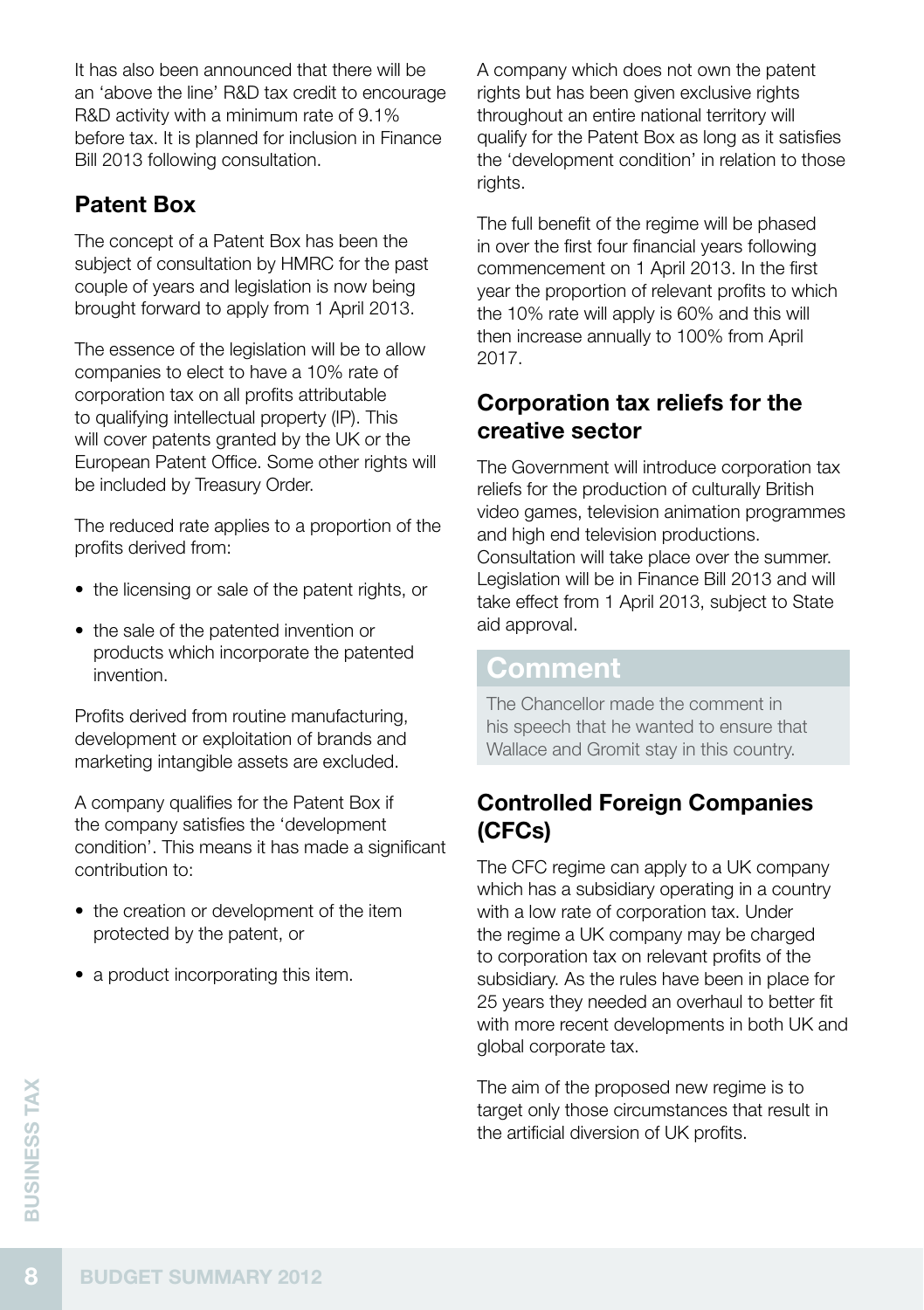Under the proposals a CFC charge can arise only if:

- a foreign company is controlled from the UK (ie a CFC), and
- the CFC passes through an initial 'gateway' and has 'chargeable profits' as defined by detailed tests, or
- none of the entity level exemptions apply.

The initial gateway consists of qualitative tests to ensure the rules only apply to profits that have been artificially diverted from the UK. So, for example, trading profits will not be chargeable profits if the control or management of a CFC is not carried on to a significant extent in the UK.

Even if the initial gateway is passed, the CFC may not have chargeable profits as detailed in various quantitative tests.

Alternatively a charge can be removed by using the entity level exemptions. These include for example:

- the low profits exemption (broadly, the accounting (pre-tax) profits are not more than £50,000 or not more than £500,000 and non-trading income is not more than £50,000 per 12 month period)
- where the tax paid under the law of the CFC's territory of residence in respect of its profits is at least 75% of the corresponding UK tax.

The new rules are to apply to CFCs with accounting periods which begin on or after 1 January 2013.

## **Comment**

A company does not have to consider the gateway test first. If a specific entity level exemption applies, a CFC charge will not arise in the relevant accounting period.

#### **Tax simplification for the small business**

A voluntary cash accounting basis for calculating tax for small unincorporated businesses (up to the VAT registration threshold) is to be consulted on with a view to introducing legislation in Finance Bill 2013. The aim is to assist the small business by making it easier to calculate their tax.

Other plans include considering a simplified expenses system and a disincorporation relief.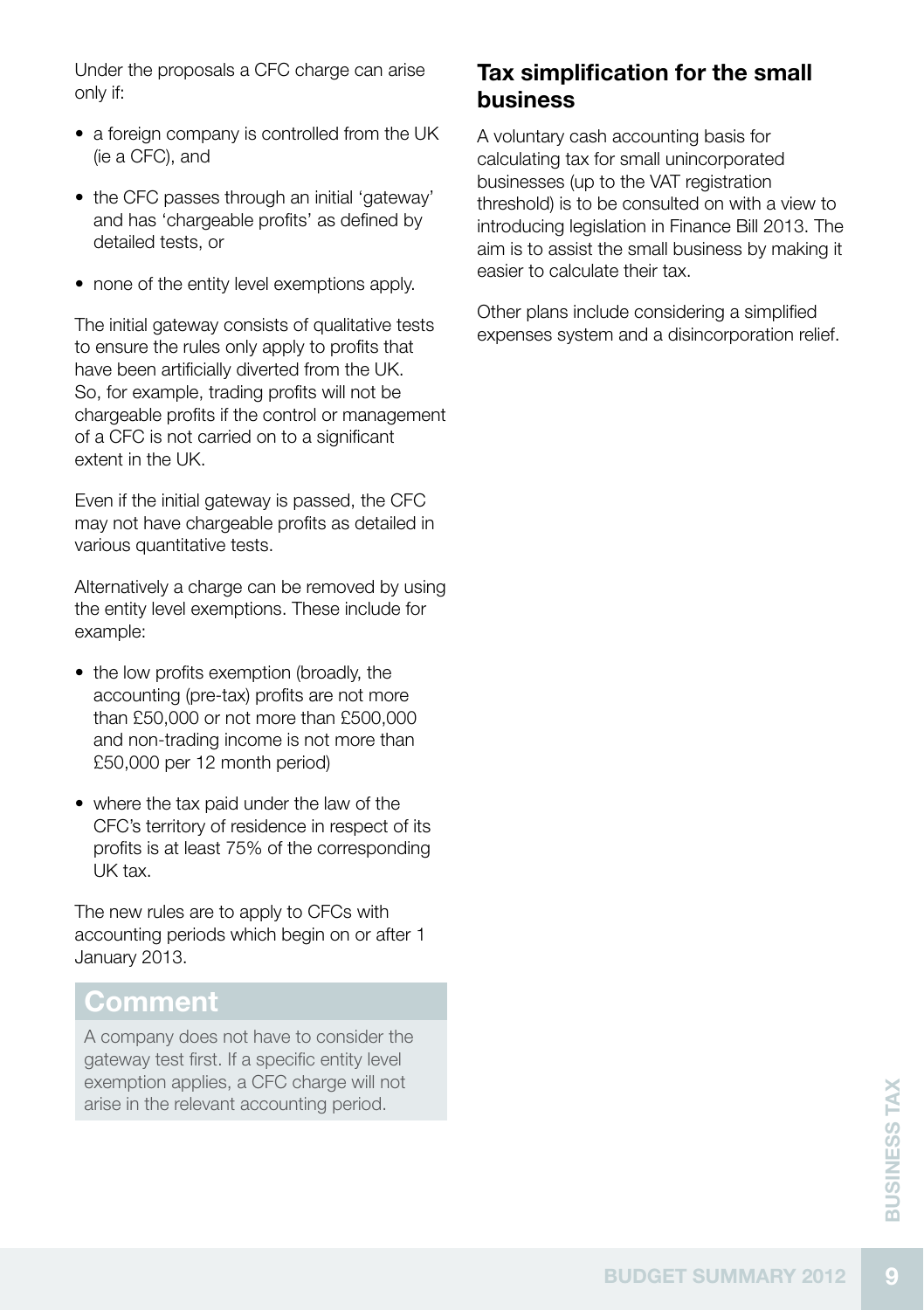# **Employment Issues**

#### **Company car tax rates**

Legislation will be introduced in Finance Bill 2012 to increase the appropriate percentage of the list price subject to tax for cars with  $CO<sub>2</sub>$ emissions of more than 75gm/km by 1% up to a maximum of 35% in 2014/15.

Further changes are proposed in 2015/16 and 2016/17 whereby the appropriate percentages of the list price subject to tax will increase by 2% per annum up to a maximum of 37% in both years.

## **Other changes**

- From April 2015 the five year exemption for zero emission cars and the lower rate of 5% for ultra low emission (1-75gm/km) cars will come to an end.
- The percentage for zero emission and all low emission petrol cars emitting less than 95 am/km of CO<sub>2</sub> will be 13% in 2015/16. rising to 15% in 2016/17.
- The percentage for low emission (95qm/km) diesel cars in 2015/16 will be 16% as it will include the 3% diesel supplement.
- From April 2016 the Government will remove the 3% diesel supplement so that diesel cars will be subject to the same level of tax as petrol cars.

## **Car and van fuel benefit charges**

Employees and directors who are provided with a company car and who also receive free private fuel from their employers are subject to the fuel benefit charge. The benefit charge is determined by multiplying a set figure by the appropriate percentage for the car based on its CO<sub>2</sub> emissions.

The car fuel benefit charge multiplier will be increased from £18,800 to £20,200 with effect from 6 April 2012. The multiplier will increase by 2% above the rate of inflation (based on RPI) in 2013/14.

The van fuel benefit charge multiplier will remain frozen at £550 for 2012/13 and will increase by inflation in 2013/14.

## **Real Time Information (RTI)**

HMRC have produced draft legislation to introduce probably the most significant change in the PAYE system since its introduction in 1944. Under the RTI scheme, employers will electronically provide monthly information to HMRC related to wages and salaries paid to employees. Once the scheme is 'bedded in' employers will no longer have to complete year end returns such as the P35 and P14.

Volunteer employers are to pilot the new scheme from 6 April 2012. The intention is that it will apply to employers on a phased basis from 6 April 2013 so that all employers are operating the system by October 2013.

It was announced in Budget 2012 that HMRC will consult before the summer on new models for late payment and late filing penalties under RTI. Legislation will be included in Finance Bill 2013.

## **Comment**

This really is a major change but the success or otherwise of the scheme will depend on the ability of the HMRC computer system to cope. History suggests that this could be the problem.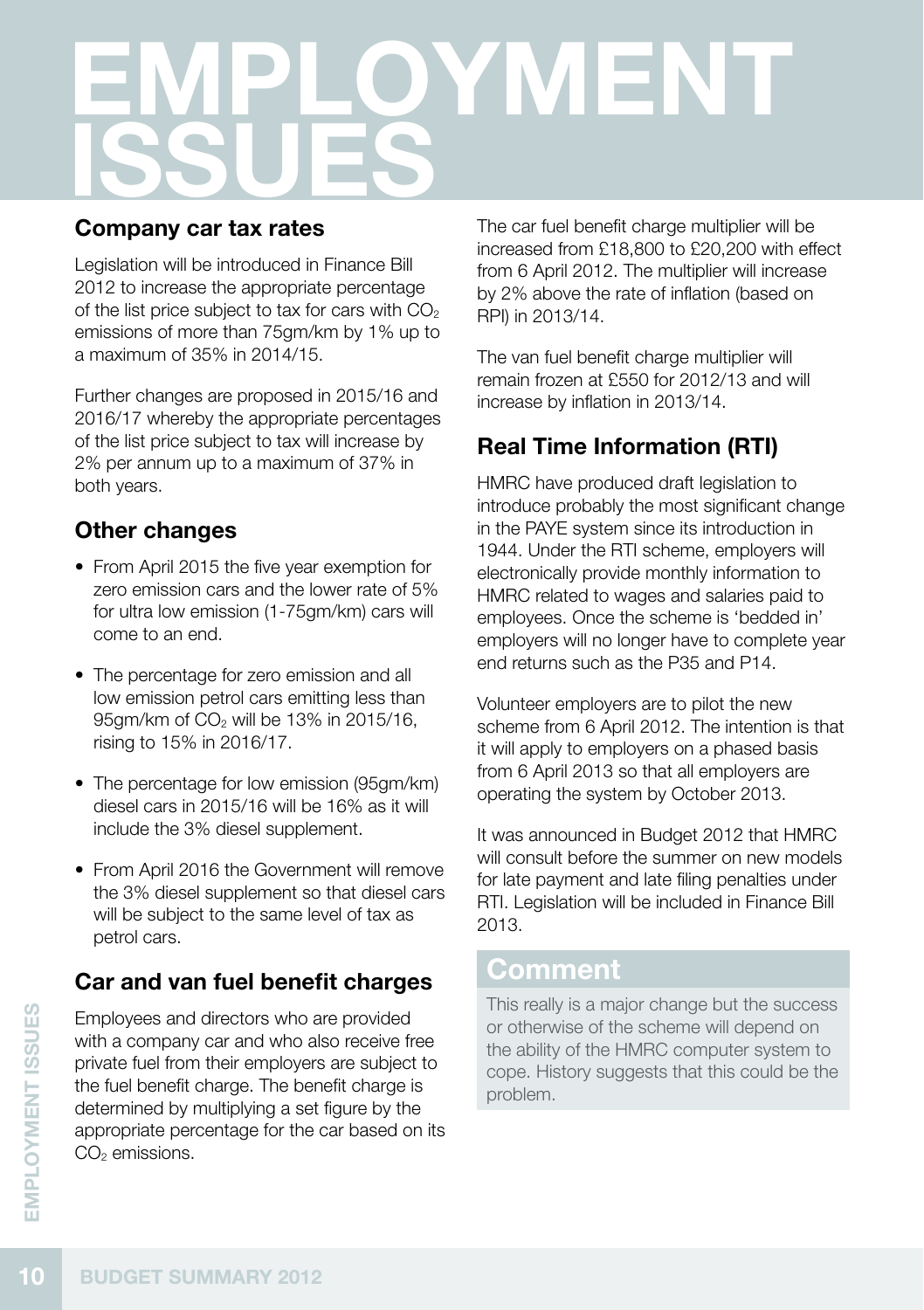#### **Income tax and NICs reform**

The Government announced in Budget 2011 that it would consult on the options, stages and timing of reforms to integrate the operation of income tax and NICs. Since then, the Government has issued a call for evidence, published a response and set out an indicative timetable for reform. Following work with interested parties over recent months, the Government will consult shortly after Budget 2012 on a broad range of options for employee, employer and self-employed NICs.

#### **Personal service companies and IR35**

The Government is bringing forward a package of measures to tighten up on avoidance through the use of personal service companies and to make the existing IR35 legislation easier to understand. HMRC will strengthen specialist compliance teams and simplify the way IR35 is administered. HMRC will consult on proposals which would require office holders/controlling persons who are integral to the running of an organisation to have PAYE and NICs deducted at source.

#### **Enterprise Management Incentives (EMI)**

EMI are share option schemes which allow small and medium-sized businesses to grant tax-advantaged share options to employees. The limit on the value of shares over which options may be held by an employee under the scheme will be increased from £120,000 to £250,000. This will have effect in respect of options granted on or after the date set out in a Statutory Instrument, which subject to State aid approval, the Government intend to implement as soon as possible.

Additionally the Government will make reforms to the EMI scheme in Finance Bill 2013, subject to State aid approval, to ensure that gains made on shares acquired through exercising EMI options on or after 6 April 2012 will be eligible for capital gains tax Entrepreneurs' Relief.

The Government will consult on ways to extend access to EMI for academics who are employed by a qualifying company.

#### **Tax advantaged employee share schemes**

The Government will consider the recommendations of the Office of Tax Simplification's review of tax advantaged share schemes and will consult shortly on how to take a number of these proposals forward. Legislation will be included in future Finance Bills.

#### **Pensions tax relief**

Legislation will be introduced in Finance Bill 2013 to amend the rules which currently allow employers to pay pension contributions into their employees' family members' pensions as part of their employees' remuneration package to remove the tax and NICs advantages from these arrangements.

A regulation making power will also be introduced to allow changes to be made to the lifetime allowance fixed protection legislation. Technical improvements will also be made to the annual allowance rules through secondary legislation.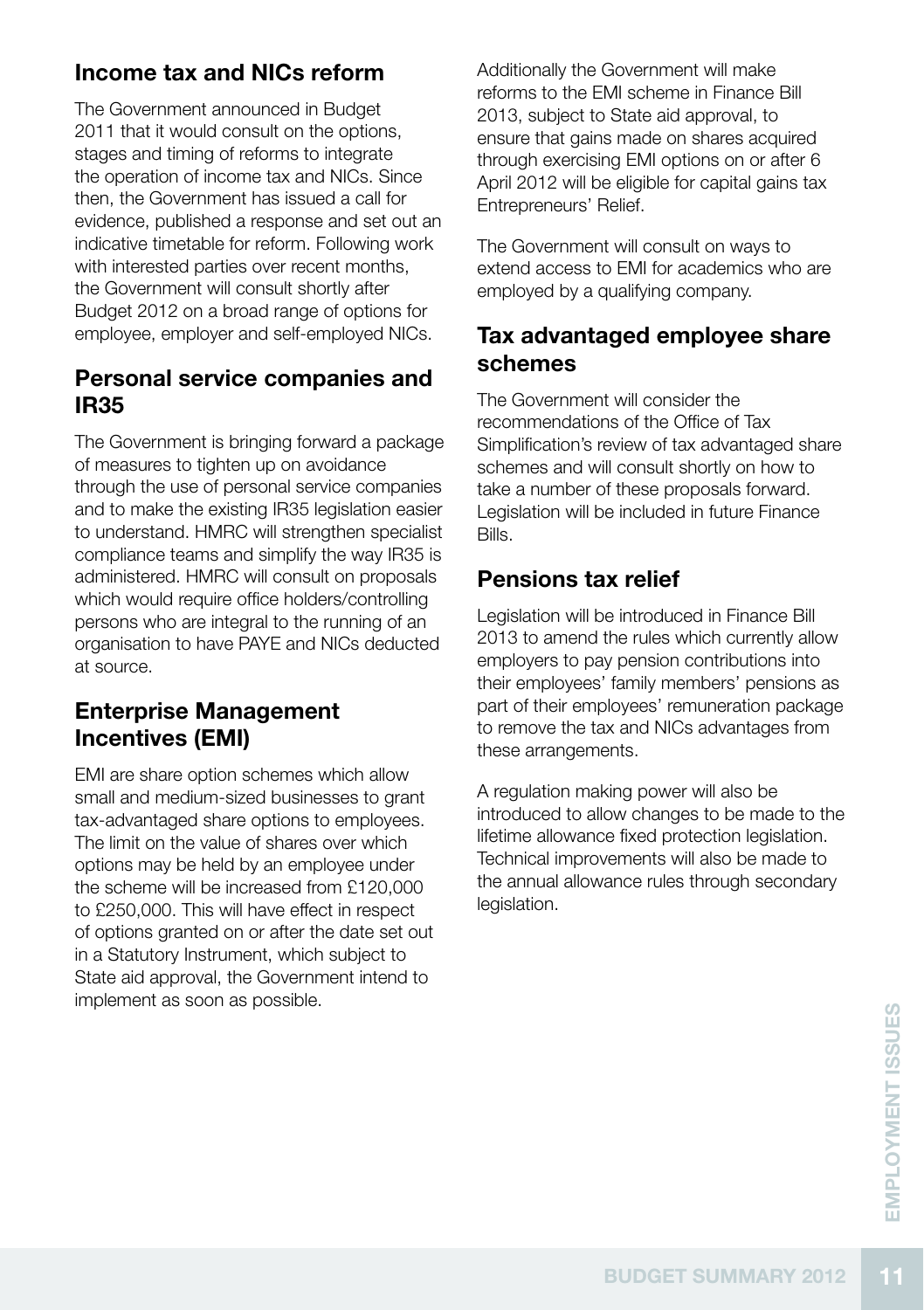# **CAPITAL T**

## **CGT rates**

The rates of CGT remain at 18% to the extent that any income tax basic rate band is available and 28% thereafter. The rate for disposals qualifying for Entrepreneurs' Relief (ER) is 10% with a lifetime limit of £10m for each individual

## **Comment**

The ER limit is very generous and owners of businesses should ensure that they meet all the conditions necessary to secure the relief throughout the twelve months up to the date of a disposal.

## **CGT annual exemption**

The CGT annual exemption has been frozen at £10,600 for 2012/13.

## **Foreign currency bank accounts**

Bank accounts denominated in a currency other than sterling are chargeable assets for CGT. There is an exemption where the account is held by an individual and is used to meet personal expenditure abroad. This means that every withdrawal technically constitutes a disposal for CGT purposes and a gain or loss can arise by reference to movements of exchange rates.

It is now proposed that the exemption from CGT will apply to all foreign currency bank accounts held by individuals, trustees of settled property and personal representatives of deceased persons. This exemption will apply for all withdrawals made on or after 6 April 2012.

## **Inheritance tax (IHT) nil rate band**

The IHT nil rate band remains frozen at £325,000 until 6 April 2015.

#### **Reduced rate of IHT for the charitable**

The Government will introduce a reduced rate of IHT for an estate where a minimum level of legacy has been left by the deceased to charity. The actual legacy to charity remains exempt from IHT and it is the rate of tax on the balance of the estate that would be reduced to 36% from 40%.

The reduced rate will apply where charitable bequests satisfy a 10% test. A comparison will be made between:

- the total value of charitable legacies for IHT purposes and
- the value of the net estate as reduced by:
	- any available nil rate band
	- the value of assets passing to the surviving spouse or civil partner and
	- other IHT reliefs and exemptions for example Business Property Relief but excluding relief for the charitable donations.

If the first figure is at least 10% of the second then the balance of the estate will qualify for the reduced IHT rate of 36%.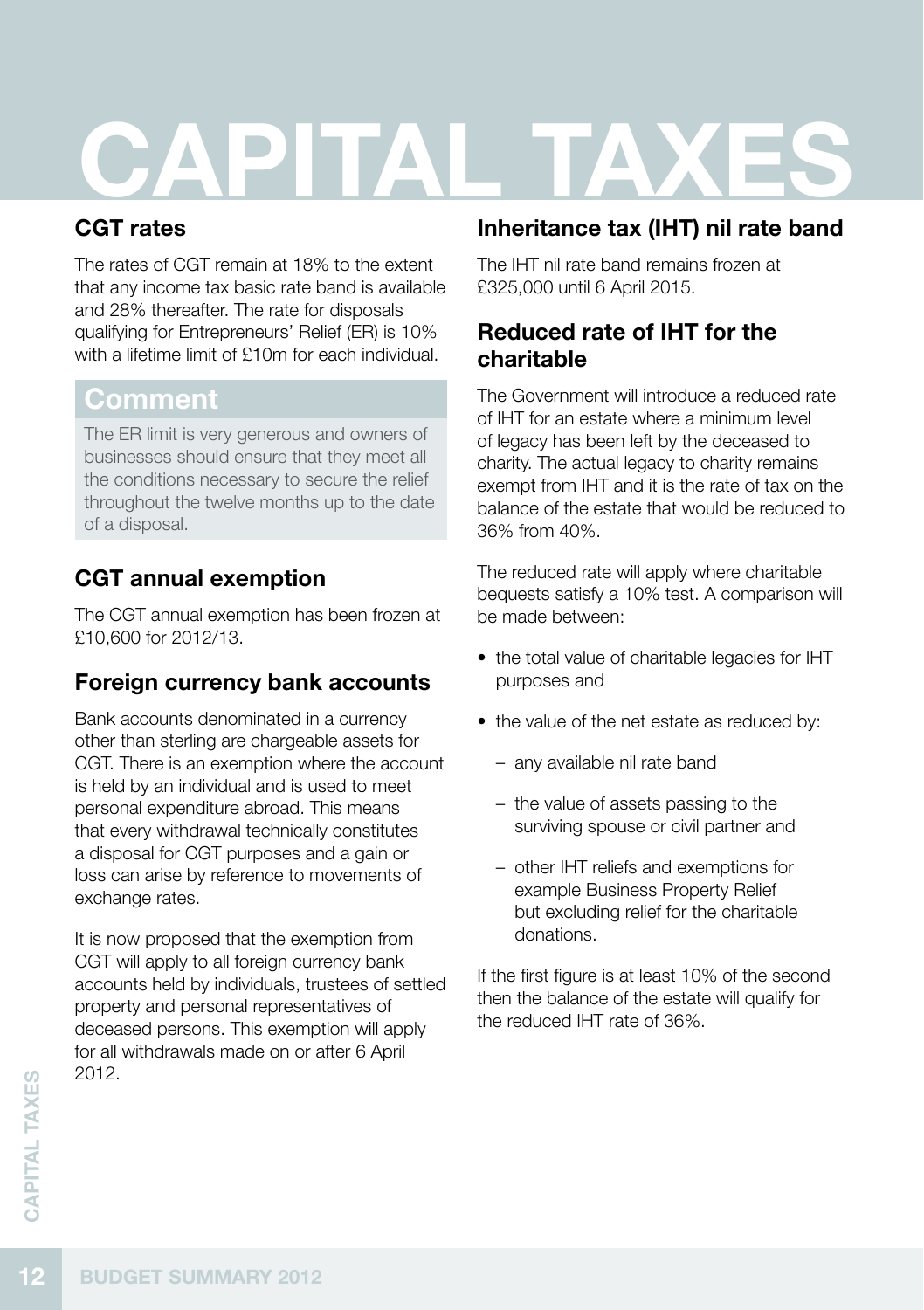Special rules apply if the estate includes either:

- property which is jointly owned which passes automatically on death to the other joint owner(s) under survivorship rules (in England Wales and Northern Ireland) or their local equivalent
- settled property which forms part of the estate because the deceased held a qualifying interest in possession in the assets.

The changes will apply to estates where the individual dies on or after 6 April 2012.

#### **Comment**

Because the benefit of the reduced IHT rate will be dependent on whether or not the amount of the charitable legacy is sufficient for the estate to pass the 10% test, there will be a 'cliff edge' effect.

Where the amount of the charitable legacy is close to the critical 10% point, a small difference to the amount of the legacy could have a much larger impact on the estate's IHT liability. There are no plans to apply any taper or other mechanism to mitigate this.

#### **IHT – other matters**

The Government will consult on two areas for inclusion in Finance Bill 2013:

- simplifying the calculation of IHT ten year charges and exit charges for trusts
- increasing the IHT exempt amount that a UK domiciled individual can transfer to their non UK domiciled spouse or civil partner.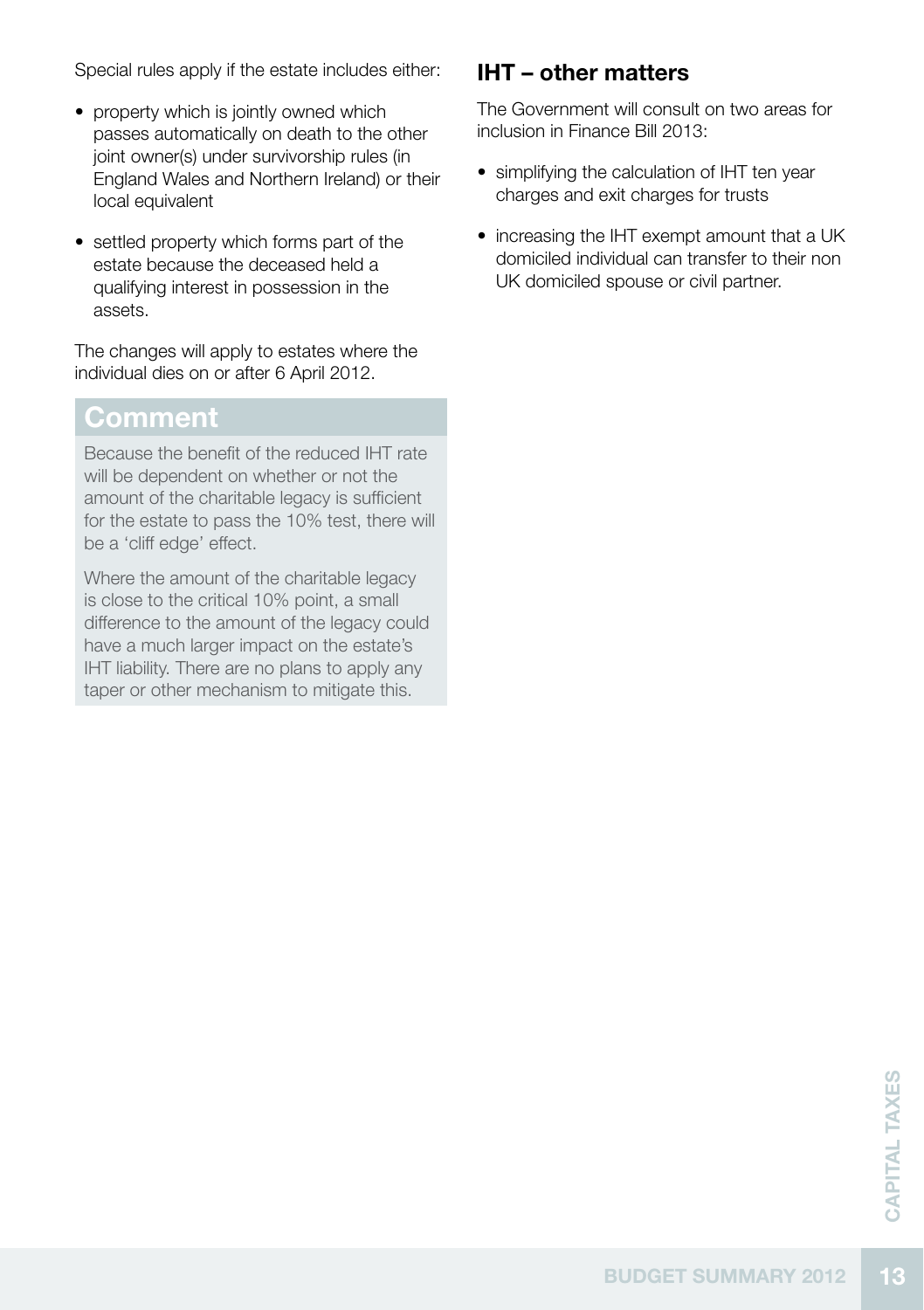# **OTHER M**

#### **VAT - anomalies and loopholes**

Legislation will be introduced to address longstanding VAT anomalies and loopholes, with effect from 1 October 2012. The changes are:

- applying VAT to approved alterations to listed buildings to bring them into line with the VAT treatment of alterations to non-listed buildings, and repairs and maintenance for all buildings
- providing consistency of treatment between self-storage and other forms of storage
- applying VAT, in the minority of cases where it does not already apply, to hot food and to sports drinks
- putting beyond doubt the fact that VAT applies to the rental of hairdressers' chairs
- ensuring that the purchase of holiday caravans is taxed consistently at the standard rate.

## **Stamp duty land tax (SDLT)**

A new rate of 7% will be introduced where the chargeable consideration for a residential property is more than £2 million. This will have effect where the effective date (normally the date of completion) is on or after 22 March 2012, unless the contract was entered into before that date.

An even higher rate of 15% will apply to such residential properties if the purchaser is a 'non natural person', for example a company. This will have effect where the effective date of the transaction is on or after 21 March 2012.

In addition the Government will consult on the introduction of:

• an SDLT annual charge where properties over £2 million are owned by non natural persons

• a CGT charge on residential property owned by non resident, non natural persons.

Both these measures will apply from April 2013.

## **Comment**

The intention of the 15% charge is to stop or reduce the number of schemes which claim to allow a property to be transferred without SDLT. The charges to be introduced in 2013 are aimed at charging properties already in companies which are used as residential accommodation.

## **General anti-abuse rule (GAAR)**

The Government commissioned an independent report from a leading tax lawyer on whether or not it would be appropriate to introduce a GAAR into the UK tax system.

The reviewer recommended that a moderate rule targeted at abusive arrangements would be beneficial to the UK tax system. Such a GAAR would apply for income tax, CGT, corporation tax and NIC. It would not apply to 'responsible tax planning'.

The Government accepts the recommendation and will consult this year with a view to legislation being introduced in Finance Bill 2013. It will extend the GAAR to SDLT.

## **Comment**

This is a route that has been used in a number of other countries.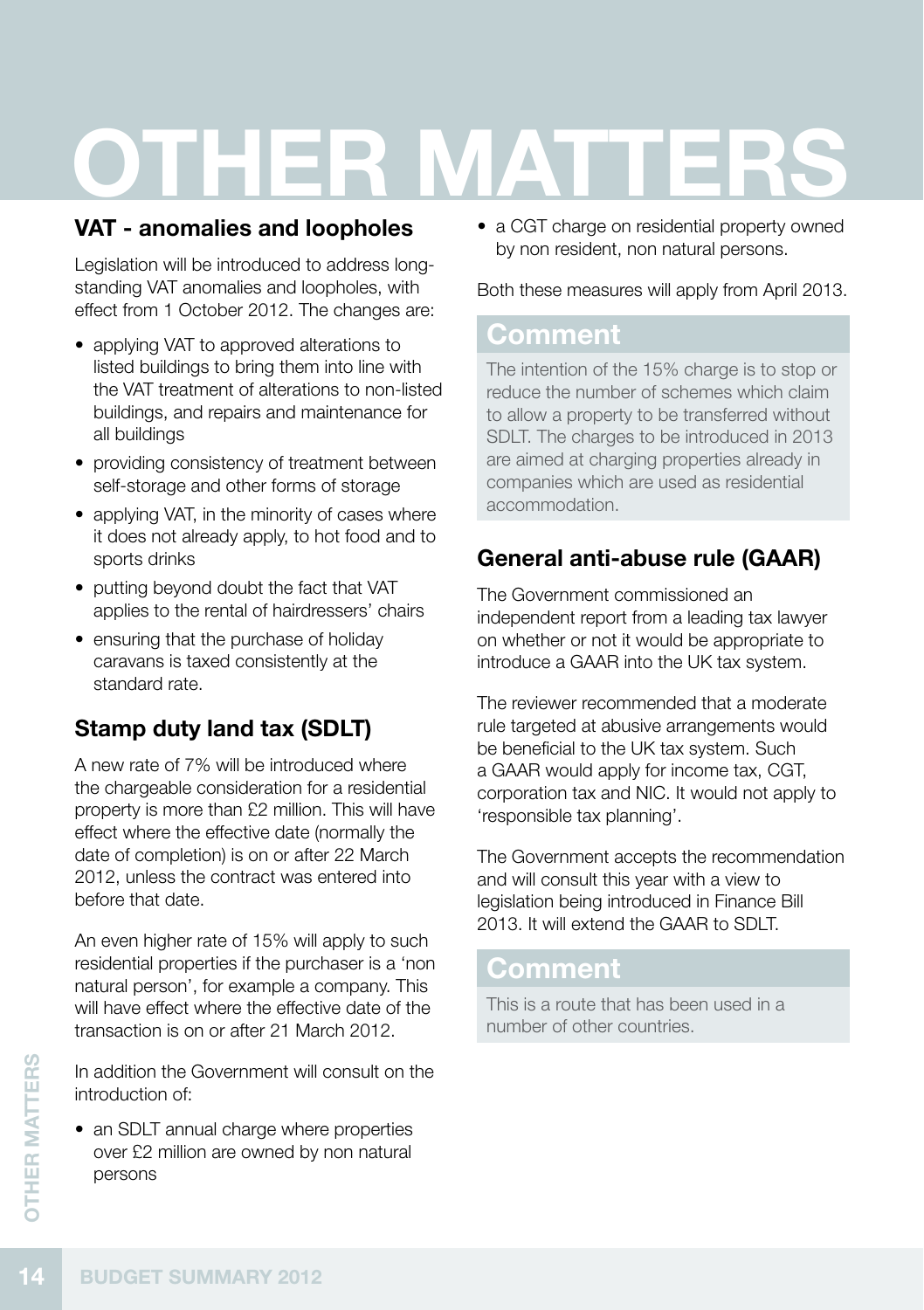## **rates and allowances 2012/13**

 $CO<sub>2</sub>$  emissions (gm/km) (round down to nearest 5gm/km)

% of car's list price taxed  $\frac{up to 99}{100}$  10  $\begin{array}{|c|c|c|}\n\hline\n100 & 11 \\
\hline\n105 & 12\n\end{array}$ 105  $\frac{110}{115}$   $\frac{13}{14}$  $\begin{array}{|c|c|c|}\n\hline\n115 & 14 \\
\hline\n120 & 15\n\end{array}$  $\begin{array}{|c|c|c|}\n\hline\n120 & 15 \\
\hline\n125 & 16\n\end{array}$  $\frac{125}{130}$  16 130  $\begin{array}{|c|c|c|c|}\n\hline\n135 & 18 \\
\hline\n140 & 19\n\end{array}$  $\frac{140}{145}$   $\frac{19}{20}$  $\begin{array}{|c|c|c|}\n 145 & 20 \\
 \hline\n 150 & 21\n \end{array}$ 150 155 22 160 | 23  $\begin{array}{|c|c|c|c|}\n\hline\n165 & 24 \\
\hline\n170 & 25\n\end{array}$ 170 25 175 180 27  $\frac{185}{190}$   $\frac{28}{29}$  $\begin{array}{|c|c|c|}\n\hline\n190 & 29 \\
\hline\n195 & 30\n\end{array}$  $\frac{195}{200}$   $\frac{30}{31}$  $\frac{1}{200}$ 205 32  $210$  33  $\frac{215}{\text{and above}}$  34  $\overline{220}$  and above

#### INCOME TAX RATES

| 2012/13          |              | 2011/12          |              |  |
|------------------|--------------|------------------|--------------|--|
| <b>Band £</b>    | Rate %       | <b>Band £</b>    | Rate %       |  |
| $0 - 2.710$      | $10*$        | $0 - 2.560$      | $10*$        |  |
| $0 - 34.370$     | $20**$       | $0 - 35,000$     | $20**$       |  |
| 34.371 - 150.000 | $40*$        | 35.001 - 150.000 | 40*          |  |
| Over 150,000     | $50^{\circ}$ | Over 150,000     | $50^{\circ}$ |  |

\*Only applicable to dividends and savings income. The 10% rate is not available if taxable non-savings income exceeds £2,710 (£2,560).

\*\* Except dividends (10%).

Except dividends (32.5%).

 $\bullet$  Except dividends (42.5%).

Other income taxed first, then savings income and finally dividends.

#### INCOME TAX Reliefs

|                                                                                                          |                 | 2012/13 2011/12<br>£ | ç      |
|----------------------------------------------------------------------------------------------------------|-----------------|----------------------|--------|
| Personal allowance                                                                                       | $-$ under 65    | 8.105                | 7.475  |
|                                                                                                          | $-65 - 74*$     | 10.500               | 9.940  |
|                                                                                                          | $-75$ and over* | 10.660               | 10.090 |
| (Reduce personal allowance by £1 for every £2 of adjusted net income over £100,000.)                     |                 |                      |        |
| Married couple's allowance (relief at 10%)*<br>(Either partner 75 or over and born before 6 April 1935.) |                 | 7.705                | 7.295  |
|                                                                                                          | - min. amount   | 2.960                | 2.800  |
| *Age allowance income limit                                                                              |                 | 25.400               | 24.000 |
| (Reduce age allowance by £1 for every £2 of adjusted net income over £25,400 (£24,000).)                 |                 |                      |        |
| Blind person's allowance                                                                                 |                 | 2.100                | 1.980  |

#### Pension premiums

#### 2012/13 and 2011/12

Working Tax Credit Basic element<br>- max 1,920 1,920 Childcare element 70% of eligible costs up to £175 per week (£300 if two or more children).

tax credits

2012/13 2011/12 £

£

#### Child Tax Credit (CTC)

| Child element    |       |       |
|------------------|-------|-------|
| per child - max. | 2.690 | 2.555 |
| Family element   | 545   | 545   |

#### Reductions in maximum rates

41% of income above £6,420\* p.a.

\*If only CTC is claimed, the threshold is £15,860 p.a. The family element of CTC tapers immediately after the child element from April 2012. The withdrawal rate is 41%.

#### • Tax relief available for personal contributions: higher of £3,600 (gross) or 100% of relevant earnings.

- • Any contributions in excess of £50,000, whether personal or by the employer, may be subject to income tax on the individual.
- • Where the £50,000 limit is not fully used it may be possible to carry the unused amount forward for three years.
- • Employers will obtain tax relief on employer contributions if they are paid and made 'wholly and exclusively'. Tax relief for large contributions may be spread over several years.

|  |  | <b>INDIVIDUAL SAVINGS ACCOUNTS (ISAs)</b> |  |
|--|--|-------------------------------------------|--|
|--|--|-------------------------------------------|--|

#### 2012/13 2011/12 £ £ Overall annual investment limit 11,280 10,680 Comprising - cash up to  $5.640$  max.  $5.340$  max. - balance in stocks and shares 11,280 max. 10,680 max.

#### car, VAN and fuel benefits

#### 2012/13

#### Company cars

- • For diesel cars add a 3% supplement but maximum still 35%.
- A 0% rate applies to cars which cannot emit CO<sub>2</sub> when driven.
- • A 5% rate applies to cars with emissions which do not exceed 75gm/km when driven. The diesel supplement can apply to 75gm/km cars.
- For cars registered before 1 January 1998 the charge is based on engine size.
- The list price includes accessories and is not subject to an upper limit.
- The list price is reduced for capital contributions made by the employee up to £5,000.
- • Special rules may apply to cars provided for disabled employees.

#### Car fuel benefit 2012/13

#### £20,200 x 'appropriate percentage'\*

\*Percentage used to calculate the taxable benefit of the car for which the fuel is provided.

The charge does not apply to certain environmentally friendly cars.

The charge is proportionately reduced if provision of private fuel ceases part way through the year. The fuel benefit is reduced to nil only if the employee pays for all private fuel.

#### Van benefit per vehicle 2012/13 and 2011/12 Van benefit £3,000 Fuel benefit £550 The charges do not apply to vans which cannot emit  $CO<sub>2</sub>$

when driven or if a 'restricted private use condition' is met throughout the year.

#### MII FAGE ALLOWANCE PAYMENTS

2012/13 and 2011/12

| <b>Cars and vans</b> | Rate per mile   | These rates represent the maximum                                           |
|----------------------|-----------------|-----------------------------------------------------------------------------|
| Up to 10,000 miles   | 45 <sub>D</sub> | tax free mileage allowances for<br>employees using their own vehicles       |
| Over 10.000 miles    | 25 <sub>D</sub> | for business. Any excess is taxable.                                        |
| <b>Bicvcles</b>      | 20 <sub>D</sub> | If the employee receives less than<br>the statutory rate, tax relief can be |
| <b>Motorcycles</b>   | 24 <sub>D</sub> | claimed on the difference.                                                  |

#### capital gains tax

| Over 10,000 miles<br><b>Bicycles</b>                                                                                                                                                 | 25p<br>20 <sub>p</sub>   | for business. Any excess is taxable.<br>If the employee receives less than<br>the statutory rate, tax relief can be                                                                                                                                                                                                | 2012/13              |
|--------------------------------------------------------------------------------------------------------------------------------------------------------------------------------------|--------------------------|--------------------------------------------------------------------------------------------------------------------------------------------------------------------------------------------------------------------------------------------------------------------------------------------------------------------|----------------------|
| <b>Motorcycles</b>                                                                                                                                                                   | 24p                      | claimed on the difference.                                                                                                                                                                                                                                                                                         |                      |
|                                                                                                                                                                                      | <b>CAPITAL GAINS TAX</b> |                                                                                                                                                                                                                                                                                                                    |                      |
| <b>Individuals</b><br>Exemption<br>Standard rate<br>Higher rate*<br>Trusts<br>Exemption<br><b>Rate</b><br>*For higher and additional rate taxpayers.<br><b>Entrepreneurs' Relief</b> |                          | 2012/13 and 2011/12<br>£<br>10,600<br>18%<br>28%<br>5,300<br>28%<br>For disposals on or after 6 April 2011 the first £10m (£5m for disposals on or<br>after 23 June 2010 and before 6 April 2011) of qualifying gains are charged at<br>10%. Gains in excess of the limit are charged at the rates detailed above. | RATES AND ALLOWANCES |
|                                                                                                                                                                                      |                          | <b>BUDGET SUMMARY 2012</b>                                                                                                                                                                                                                                                                                         |                      |

#### Entrepreneurs' Relief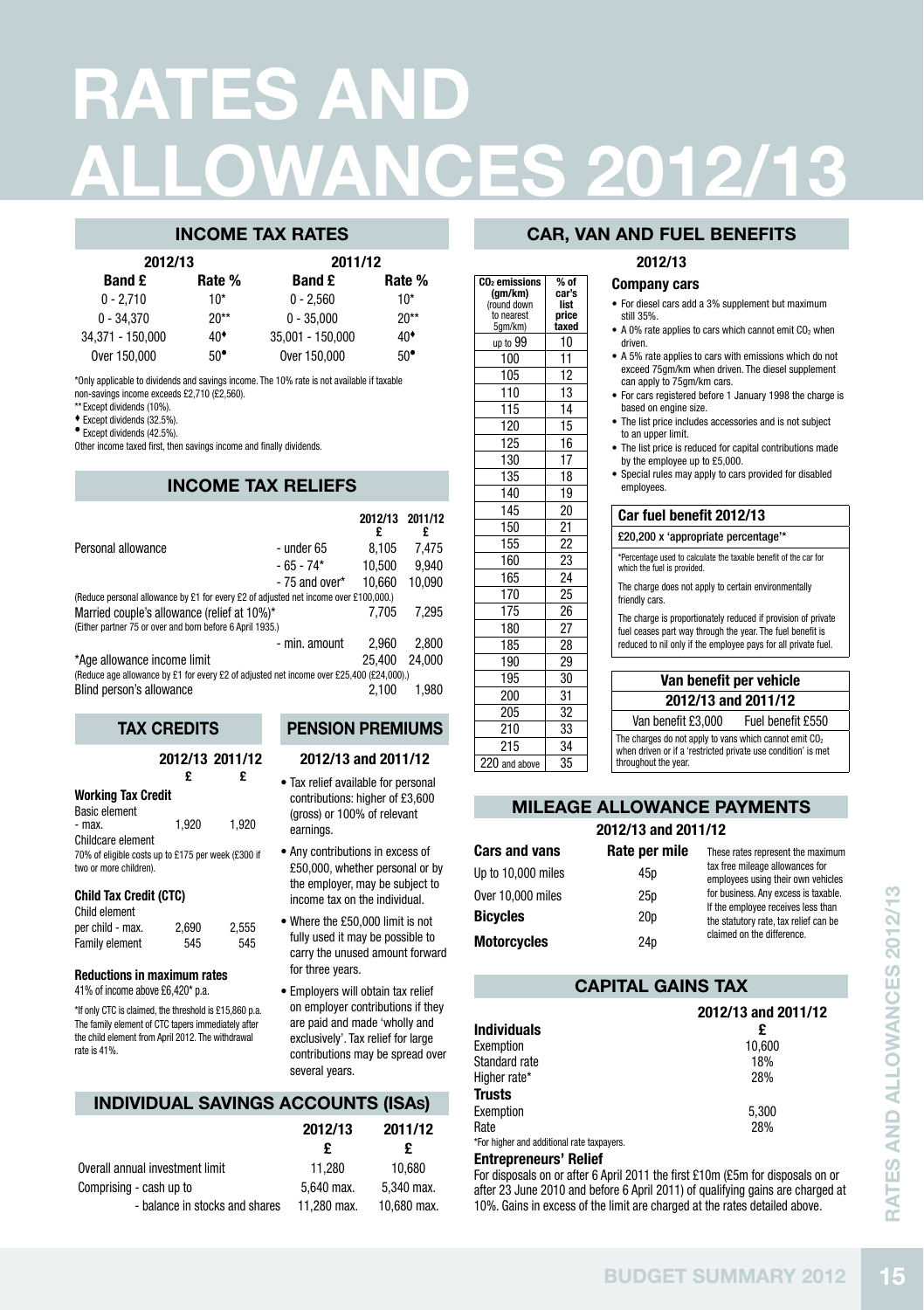#### corporation tax

|                                  | Year to 31.3.13     |           | Year to 31.3.12     |           |
|----------------------------------|---------------------|-----------|---------------------|-----------|
|                                  | <b>Profits band</b> | Rate<br>% | <b>Profits band</b> | Rate<br>% |
| Small profits rate               | $0 - 300.000$       | $20*$     | $0 - 300.000$       | $20*$     |
| Marginal (small<br>profits) rate | 300.001 - 1.500.000 | $25*$     | 300.001 - 1.500.000 | $27.5*$   |
| Main rate                        | Over 1.500.000      | $24*$     | Over 1,500,000      | $26*$     |
| <b>Standard fraction</b>         |                     | $1/100*$  |                     | $3/200*$  |

The profits limits are reduced for accounting periods of less than 12 months and for a company with associated companies.

\*Different rates apply for ring-fenced (broadly oil industry) profit.

#### Inheritance tax

| <b>Death</b><br>rate                                                                               | Lifetime<br>rate |          |                     | <b>Chargeable transfers</b><br>2012/13 and 2011/12 |                                      |
|----------------------------------------------------------------------------------------------------|------------------|----------|---------------------|----------------------------------------------------|--------------------------------------|
| %                                                                                                  | %                |          |                     | £'000                                              |                                      |
| Nil                                                                                                | Nil              |          |                     | $0 - 325*$                                         |                                      |
| 40                                                                                                 | 20               |          |                     | 0ver 325*                                          |                                      |
| *Potentially increased for surviving spouses or civil partners who die on or after 9 October 2007. |                  |          |                     |                                                    |                                      |
| <b>Reliefs</b>                                                                                     |                  |          |                     |                                                    |                                      |
| Annual exemption<br>Small gifts                                                                    | £3.000<br>£250   | Marriage | - parent<br>- other | - grandparent<br>- bride/groom                     | £5.000<br>£2.500<br>£2,500<br>£1.000 |
| Reduced charge on gifts within seven years of death                                                |                  |          |                     |                                                    |                                      |
| Years before death                                                                                 | $0 - 3$          | $3-4$    | $4 - 5$             | $5-6$                                              | $6 - 7$                              |
| % of death charge                                                                                  | 100              | 80       | 60                  | 40                                                 | 20                                   |

#### Stamp duty AND stamp duty land tax

| Land and buildings (on full consideration paid) |                                  |                             |                   |  |
|-------------------------------------------------|----------------------------------|-----------------------------|-------------------|--|
| Rate                                            | Residential property*            | Non-residential             |                   |  |
|                                                 | Disadvantaged areas <sup>+</sup> | Other                       |                   |  |
|                                                 |                                  |                             | £                 |  |
| Nil                                             | $0 - 150.000$                    | $0 - 125.000$               | $0 - 150.000$     |  |
| 1%                                              | 150.001 - 250.000*               | 125.001 - 250.000*          | 150.001 - 250.000 |  |
| 3%                                              | 250.001 - 500.000                | 250.001 - 500.000           | 250.001 - 500.000 |  |
| 4%                                              | $500,001 - 1,000,000$            | $500.001 - 1.000.000$       | Over 500,000      |  |
| $5%$ **                                         | 1,000,001 - 2,000,000            | 1.000.001 - 2.000.000       |                   |  |
| $7\%$                                           | Over 2.000.000 <sup>°</sup>      | Over 2.000.000 <sup>*</sup> |                   |  |

\* Relief available for first time buyers for transactions with an effective date on or after 25 March 2010 and before 25 March 2012.

\*\*For transactions with an effective date on or after 6 April 2011 over £1m.

l For transactions with an effective date on or after 22 March 2012. The rules for disadvantaged areas are withdrawn for transactions with an effective date on or

after 6 April 2013.

Shares and securities - rate 0.5%.

#### national insurance

#### 2012/13 Class 1 (employed) contracted in rates

|                              | <b>NATIONAL INSURANCE</b>                                                             |      |                                                                                                                                                                                                            |      |  |
|------------------------------|---------------------------------------------------------------------------------------|------|------------------------------------------------------------------------------------------------------------------------------------------------------------------------------------------------------------|------|--|
| RATES AND ALLOWANCES 2012/13 | 2012/13 Class 1 (employed) contracted in rates<br><b>Employee</b>                     |      | <b>Employer</b>                                                                                                                                                                                            |      |  |
|                              | Earnings per week                                                                     | %    | Earnings per week                                                                                                                                                                                          | %    |  |
|                              | Up to £146                                                                            | Nil* | Up to £144                                                                                                                                                                                                 | Nil  |  |
|                              | £146.01 - £817                                                                        | 12   | Over £144                                                                                                                                                                                                  | 13.8 |  |
|                              | Over £817                                                                             | 2    | *Entitlement to contribution-based benefits retained for earnings between £107 and £146 per week.                                                                                                          |      |  |
|                              | <b>Class 1A (employers)</b><br><b>Class 1B (employers)</b><br>Class 2 (self-employed) |      | 13.8% on employee taxable benefits<br>13.8% on PAYE Settlement Agreements<br>flat rate per week £2.65<br>small earnings exception £5,595 p.a.                                                              |      |  |
|                              | Class 3 (voluntary)<br>Class 4 (self-employed)                                        |      | flat rate per week £13.25<br>9% on profits between £7,605 and £42,475<br>plus 2% on profits over £42,475                                                                                                   |      |  |
|                              | contained in this summary can be accepted by the authors or the firm.                 |      | This summary is published for the information of clients. It provides only an overview of the main<br>be taken without consulting the detailed legislation or seeking professional advice. Therefore no re |      |  |
|                              | <b>BUDGET SUMMARY 2012</b>                                                            |      |                                                                                                                                                                                                            |      |  |

#### main social security benefits

| <b>Weekly benefit</b>                                                    | 2012/13                | 2011/12  |
|--------------------------------------------------------------------------|------------------------|----------|
| <b>Basic retirement pension</b> - single person                          | £107.45                | £102.15  |
| - married couple                                                         | £17185                 | £163.35  |
| <b>Statutory pay rates</b> - average weekly earnings £107 (£102) or over |                        |          |
| <b>Statutory Sick Pay</b>                                                | £85.85                 | £81.60   |
| <b>Statutory Maternity Pay</b>                                           |                        |          |
| First six weeks                                                          | 90% of weekly earnings |          |
| Next 33 weeks                                                            | £135.45*               | £128.73* |
| Statutory Paternity Pay - two weeks                                      | £135.45*               | £128.73* |
| <b>Statutory Adoption Pay - 39 weeks</b>                                 | £135.45*               | £128.73* |
| *Or 90% of weekly earnings if lower.                                     |                        |          |

Additional Paternity Pay and Leave may be available for a child due or adoptions matched on or after 3 April 2011.

#### value added tax

| Standard rate                                                        | <b>20%</b> |
|----------------------------------------------------------------------|------------|
| Reduced rate                                                         | 5%         |
| Annual Registration Limit - from 1.4.12 (1.4.11 - 31.3.12 £73.000)   | £77.000    |
| Annual Deregistration Limit - from 1.4.12 (1.4.11 - 31.3.12 £71,000) | £75.000    |

#### capital allowances

#### Plant and machinery - Annual Investment Allowance (AIA)

The AIA gives a 100% write-off on most types of plant and machinery costs, including integral features and long life assets but not cars, of up to £25,000 p.a. (£100,000 for expenditure incurred before 6 April 2012 (1 April 2012 for companies). Special rules apply for accounting periods straddling these dates.)

Any costs over the AIA fall into the normal capital allowance pools below. The AIA may need to be shared between certain businesses under common **Ownership** 

#### Other plant and machinery allowances

The annual rate of allowance is 18% (20%) from 6 April 2012 (1 April 2012 for companies). An 8% (10%) rate applies from 6 April 2012 (1 April 2012 for companies) to expenditure incurred on integral features and on long life assets. Special rules apply to accounting periods straddling these dates.

A 100% first year allowance may be available on certain energy efficient plant and cars, including expenditure incurred on new and unused zero emission goods vehicles on or after 6 April 2010 (1 April 2010 for companies).

#### Corp.

For expenditure incurred on cars on or after 6 April 2009 (1 April 2009 for companies), costs are generally allocated to one of the two plant and machinery pools. Cars with CO<sub>2</sub> emissions not exceeding 160gm/km receive an 18% (20%) allowance p.a. Cars with CO<sub>2</sub> emissions over 160gm/km receive an 8% (10%) allowance p.a. Special rules apply to accounting periods straddling 6 April 2012 (1 April 2012 for companies).

#### self assessment: key dates 2012/13

31 July 2012 - Second payment on account for 2011/12.

5 October 2012 - Deadline for notifying HMRC of new sources of income if no tax return has been issued for 2011/12.

31 October 2012 - Deadline for submission of 2011/12 non-electronic returns.

31 January 2013 - Deadline for filing electronic tax returns for 2011/12. Balancing payment due for 2011/12. First payment on account due for 2012/13.

This summary is published for the information of clients. It provides only an overview of the main proposals announced by the Chancellor of the Exchequer in his Budget Statement, and no action should<br>be taken without consu contained in this summary can be accepted by the authors or the firm.